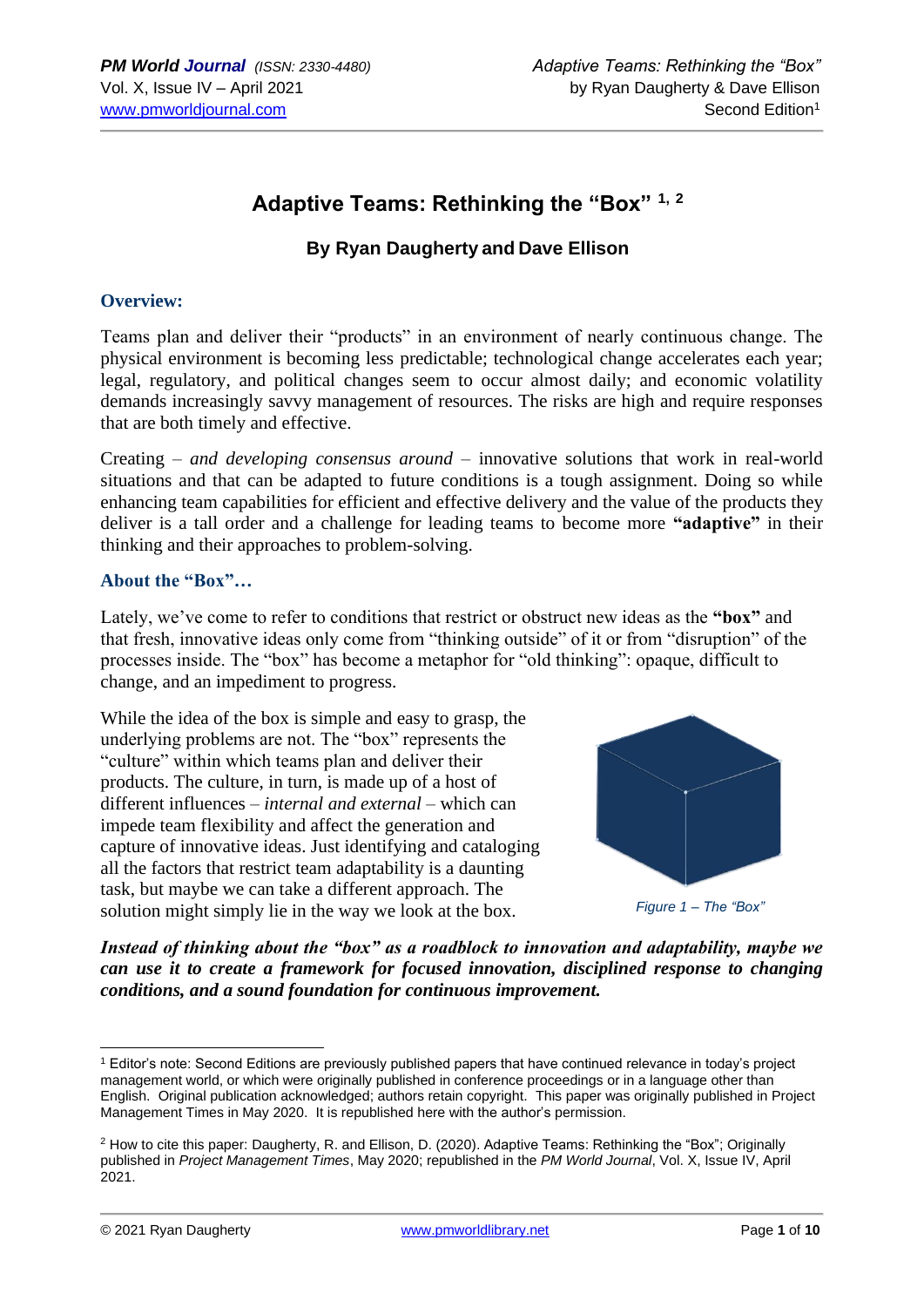## **Three "Dimensions":**

**Adaptive Teams,** teams that effectively adapt to changing conditions, bear the traits of all successful teams. However, certain attributes, at which they are particularly adept, stand out. We have grouped these into three major categories or **dimensions**.

Teams that have established and "balanced" these three dimensions possess the "necessities" for developing and maintaining an effective Adaptive Team culture. Likewise, the absence *or significant imbalance* of these dimensions diminishes that ability.



**Team Thinking:** Adaptive Teams recognize that high trust, commitment, empathy, and open collaboration are vital to the success of any team undertaking. But, they also acknowledge the importance of being a "learning team," and that means much more than working well together and sharing information. They recognize that it's about "cohesion" not "conformance" and that maintaining a learning environment demands an appreciation of the views, styles, capabilities, and needs of each team member and an ability to both respect and challenge ideas in ways that lead to their greater value.

**Contextual Thinking:** Adaptive Teams use an "objective context" for team ideation, shared understanding, and action planning. Generally, that context is a model of the system – *the sequence of processes and interfaces* – that produces the intended product, i.e., the team's mission or "value stream". Facts, evidence, issues, problems, and solutions are expressed, understood, planned, and implemented using that neutral "canvas" first, then in the context of individual components, organizations, and the like. Using a neutral model as the primary point of focus requires participants to shed personal and organizational bias to present and assess value in terms of the whole system. It can be an effective deterrent to the development of "silos" and "fences".

**Innovative Thinking:** Adaptive Teams collectively represent a balance of styles and methods of thinking – convergent, divergent, and integrative. Those styles and that balance can yield imaginative perspectives and the ability to distill free-ranging ideas into practical actions applicable to "real" situations, the realities of risk, and the limitations of resources.

Not all ideas and innovations are "home-grown", Adaptive Teams have an innate curiosity, peripheral vision, and connectedness with other fields, systems, and organizations that can yield useful ideas that can be "repurposed" into opportunities for improvement.

#### **The** *constant pursuit* **of innovative ideas is the fuel for energy, growth, and improvement it's not something to "start" once you're facing a challenge.**

#### **Understanding the Current Situation – The "Box" Score**

Developing an **Adaptive Team Environment** requires a sound understanding of a team's current strengths and weaknesses and how they align with the attributes and characteristics of value to the enterprise, the team, and its mission. This requires a "qualitative" dialogue but one that can be approached a "quantitative" way.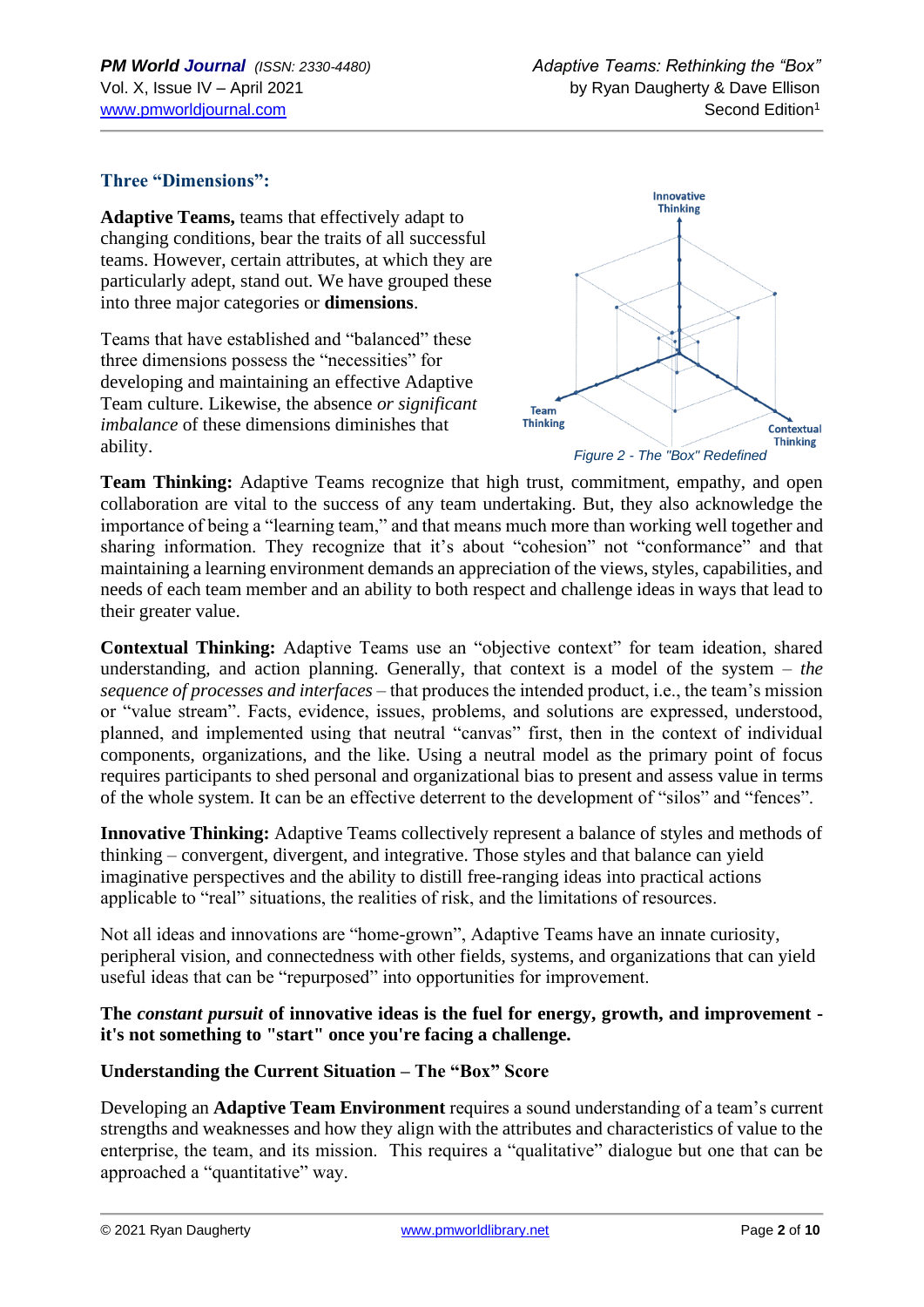The **Quick Assessment Guide** is a simple way to get started. Evaluate the three dimensions and your teams' "Box Score" by using this simple five  $(5)$  point rating system where  $1 =$  Restrictive and  $5 = \text{Benchmark.}$ 

| <b>Adaptive Teams - Quick Assessment Guide</b> |                    |                                                                                                                                                                                                                                                                            |                                                                                                                                                                                                                                                                        |                                                                                                                                                                                                                                                                                           |  |  |
|------------------------------------------------|--------------------|----------------------------------------------------------------------------------------------------------------------------------------------------------------------------------------------------------------------------------------------------------------------------|------------------------------------------------------------------------------------------------------------------------------------------------------------------------------------------------------------------------------------------------------------------------|-------------------------------------------------------------------------------------------------------------------------------------------------------------------------------------------------------------------------------------------------------------------------------------------|--|--|
| <b>Score</b>                                   |                    | <b>Team Thinking</b>                                                                                                                                                                                                                                                       | <b>Contextual Thinking</b>                                                                                                                                                                                                                                             | <b>Innovative Thinking</b>                                                                                                                                                                                                                                                                |  |  |
| 5                                              | <b>Benchmark</b>   | The real joy in Team Thinking exists<br>through dialogue and high trust levels<br>between all participants. Effortless<br>and completely open communications<br>are achieved with a mastery of<br>personal styles, personal inquiry, and<br>advocacy.                      | The Team has fully integrated<br>Contextual Thinking into day-to-day<br>performance. While maintaining<br>connections to individual areas of<br>expertise and organizational alliances,<br>members are dedicated to the<br>sustainable success of the whole<br>system. | The Team is continuously inspecting<br>every aspect of performance - large<br>and small - for opportunities to<br>improve. Team members have<br>connections in other fields and the<br>"peripheral vision" to see the<br>applicability of breakthrough<br>innovations achieved by others. |  |  |
| 4                                              |                    | Team members have developed a<br>high level of trust and mastery of<br>dialogue through continuous<br>improvement of trust levels, personal<br>inquiry, advocacy, and compassion.<br>Appreciation for and flexing of<br>individual styles supports open<br>communications. | Team members have developed and<br>use a system model as a tool for<br>continuous improvement. The model<br>is used to search for, document, and<br>implement improvements for detailed<br>problem solving and for decision-<br>making.                                | The Team has developed Innovative<br>Thinking as "standard practice" and<br>combines analytical and critical<br>thinking with a willingness to depart<br>from established norms. The Team<br>thinks beyond constraints and seeks<br>out multiple solutions to improve<br>performance.     |  |  |
| 3                                              | <b>Sustainable</b> | Team members are fully committed to<br>team success and have developed a<br>level of trust that results in open,<br>respectful, and productive dialogue.<br>Personal styles are recognized, and<br>team members work collaboratively on<br>issues and solutions.           | Team members share a sound<br>understanding of the whole system.<br>Implications of alternative solutions are<br>studied in the context of the entire<br>system to find and validate the most<br>beneficial solutions.                                                 | The practice of Innovative Thinking is<br>established and supported by team<br>member attitudes and competencies.<br>The Team has a sense of curiosity<br>about ways to improve performance<br>and appreciates innovative but<br>practical ideas.                                         |  |  |
| $\overline{2}$                                 |                    | A team charter is in place. Team<br>purpose, roles, and responsibilities are<br>identified. Advancement of team trust<br>has started. Personal styles have been<br>identified and coupled with a team<br>communication plan.                                               | Team members have basic knowledge<br>of the whole system and the role of<br>their area in it. But, there is a tendency<br>to see and support perspectives in the<br>context of their area of interest or<br>expertise without connecting them to<br>the whole system.  | There is a growing awareness of the<br>need for innovative solutions, but<br>creative thinking is often met with<br>suspicion. There is little appetite for<br>exploring solutions as a team. The<br>focus is on "who is right" vs. "what is<br>right".                                   |  |  |
| 1                                              | <b>Restrictive</b> | A team charter is in place. The working<br>environment is absent of trust,<br>advocacy, and inquiry.<br>Communications are guarded. Hostile<br>behaviors occur along with the blaming<br>of others and a general lack of respect<br>for other team members.                | Recognition of context - the whole<br>system including inputs, process,<br>outputs, and interfaces - is absent.<br>Team members focus on independent,<br>localized, very narrow problems and<br>concerns. Think silos and fences.                                      | Recognition of Innovative Thinking is<br>absent. There is little or no<br>appreciation for the diversity of<br>thought. There is little or no incentive<br>or motivation to be creative. Think, "It's<br>always been good enough; don't rock<br>the boat!"                                |  |  |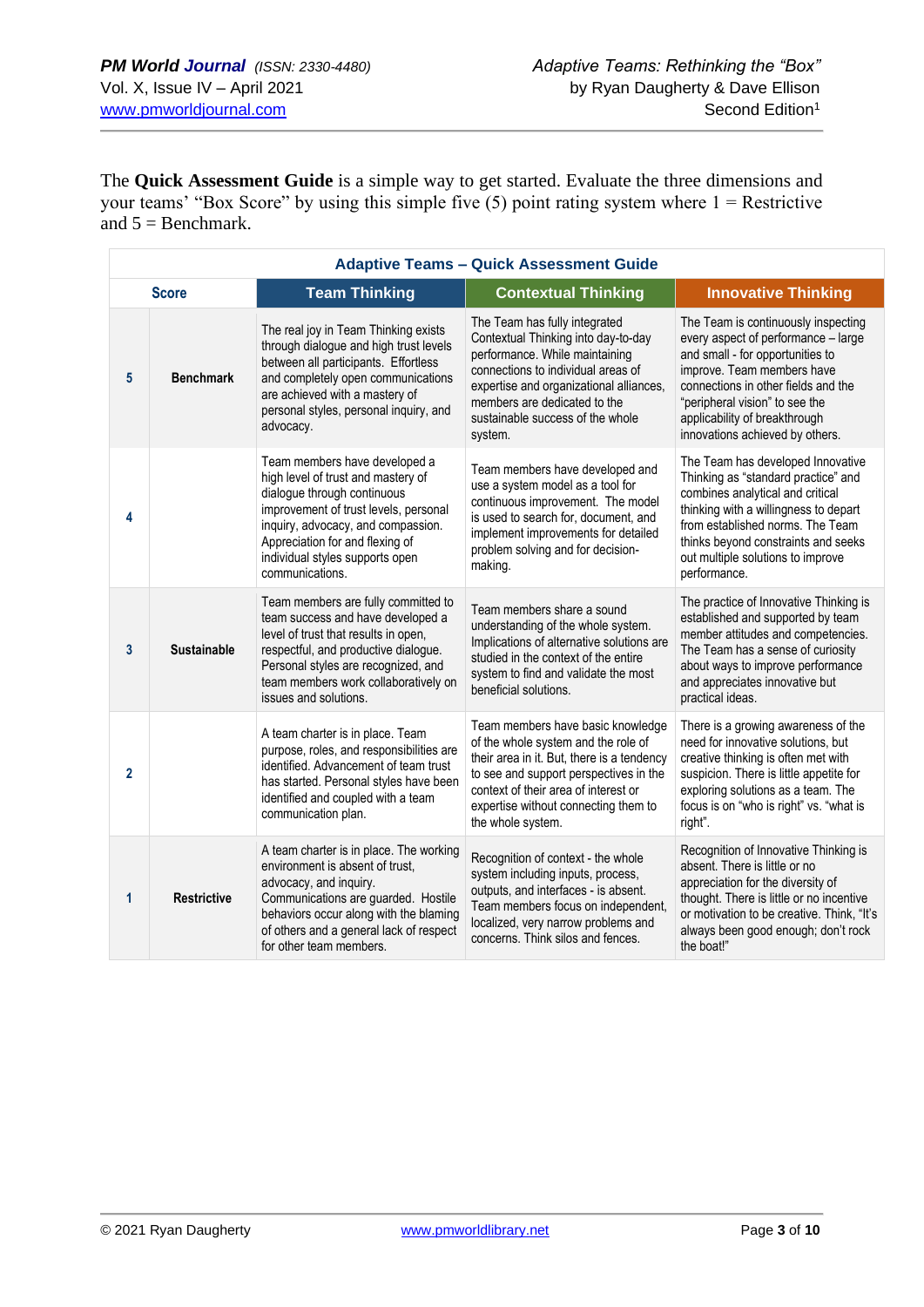

The Quick Assessment Guide and Scoresheet can be used individually or in open dialogue to develop a consensus view. Either way, it enhances team familiarity with the concepts involved, helps team members to become more confident in discussing team strengths and weaknesses and ways to improve their adaptability, and can serve as a segue to the more comprehensive evaluation and planning.

Bear in mind that the "scoring" is relative to team interpretation of the descriptions provided and that the actual "Box Score" only indicates the Teams' opinion of their current capabilities.

#### *The real value here is in the qualitative dialogue: the discussions, considerations, and agreements that went into the "scoring".*

## **A More Detailed Assessment**

The following more granular approach provides a richer understanding of specific areas in need of improvement and a robust basis for planning improvements. The table (below) describes nine (9) attributes and twenty-seven (27) characteristics of Adaptive Teams. While the model may not fit every situation or need, it provides a starting point" for understanding what is important to the team and the current environment.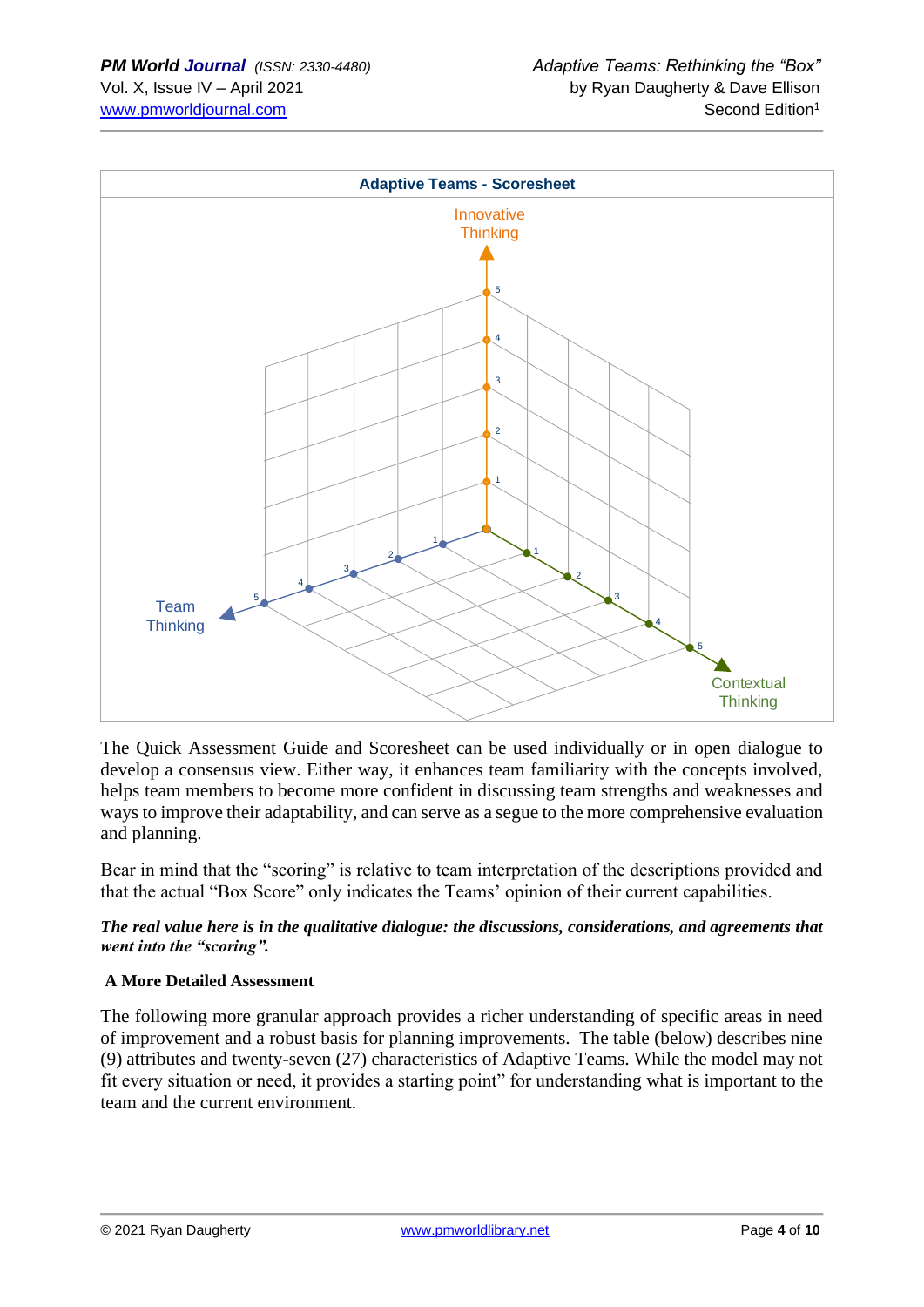|                                      | <b>Adaptive Teams - Detailed Assessment</b>        |                                      |                                                                                                                                                                                                               |  |
|--------------------------------------|----------------------------------------------------|--------------------------------------|---------------------------------------------------------------------------------------------------------------------------------------------------------------------------------------------------------------|--|
| <b>Dimensions</b>                    | <b>Attributes</b>                                  | <b>Characteristics</b>               | <b>Descriptions</b>                                                                                                                                                                                           |  |
|                                      |                                                    | Trust                                | Participants understand that trust is the highest form of human motivation and are committed to build and improve trust,<br>both individually and as a team.                                                  |  |
|                                      | Alignment                                          | Responsibility                       | Each participant has the commitment and capability to perform the responsibilities they assume for the team and the<br>organizations they represent and the authority to support it.                          |  |
|                                      |                                                    | Determination (Grit)                 | Participants recognize that the success of the team depends on the determination of each of the participants and their<br>power to keep commitments to themselves and the Team.                               |  |
|                                      | <b>Empathy</b>                                     | Compassion                           | Participants see and understand the interrelationships of others and pursue awareness and more in-depth<br>understanding of the needs and requirements of all participants                                    |  |
| Team<br><b>Thinking</b>              |                                                    | Inquiry                              | Participants engage in constructive face-to-face interactions in dealing with complex and controversial matters and<br>willingly engage in follow-on dialogue, continuing and enlarging on thoughts and ideas |  |
|                                      |                                                    | Commitment                           | Participants are genuinely committed to the team and its shared vision of success - which is always to something larger<br>than themselves and their measures of success.                                     |  |
|                                      |                                                    | Dialogue                             | Participants aware that team learning starts with interpersonal and inter-team dialogue and the suspension of individual<br>assumptions and an environment of genuine "thinking together."                    |  |
|                                      | Collaboration                                      | Advocacy                             | Participants practice balance between inquiry (questioning) and advocacy (supporting) in a way that validates the ideas<br>and solutions and fosters team learning                                            |  |
|                                      |                                                    | Appreciation<br>(Styles)             | Participants understand and apply their styles and make an effort to understand and appreciate the styles of other<br>participants, thereby expanding their levels of communication.                          |  |
|                                      |                                                    | Components                           | All relevant components of the whole system been identified and considered for their role and implications.                                                                                                   |  |
|                                      | <b>Definition</b>                                  | Interconnections                     | All participants understand the way system components work together and the criticality of component interfaces -<br>external and internal.                                                                   |  |
|                                      |                                                    | <b>Functions</b>                     | All participants understand the functions - inputs, process & products - of the system and the relevant components and<br>their criticality to the function of the whole system.                              |  |
|                                      |                                                    | Technical                            | All of the technical aspects – operating parameters - of the system are understood and represented with appropriate<br>expertise.                                                                             |  |
| Contextual                           | <b>Environment</b>                                 | Physical                             | The physical environment - internal and external - characteristics are known, and appropriate information is available to<br>the team.                                                                        |  |
| <b>Thinking</b>                      |                                                    | Business, Regulatory<br>& Governance | All of the applicable business, regulatory and governance parameters, requirements and limitations are understood and<br>appropriately represented                                                            |  |
|                                      |                                                    | Problems & Issues                    | All issues, problems, facts, and evidence are defined, portrayed, and understood in the context of the whole system<br>first - then in the context of components, organizations, etc.                         |  |
|                                      | Use                                                | Alternatives &<br>Solutions          | All alternatives and solutions are portrayed and understood in the context of the whole system first – then in the context<br>of components, organizations, etc.                                              |  |
|                                      |                                                    | Evaluation &<br>Planning             | All alternatives and solutions are evaluated, selected, and planned in the context of the whole system before evaluating<br>the impact on individual components, organizations, etc.                          |  |
|                                      |                                                    | <b>Analytical Skills</b>             | Participants have the appropriate analytical skills: the ability to identify and share "what we know", "how we know it", and<br>"what it means" and can explain their findings.                               |  |
|                                      | <b>Critical</b><br><b>Thinking</b><br>(Convergent) | Objectivity                          | Participants analyze and evaluate the problems, issues, and solutions without preconceived opinions or "organizational"<br>agendas.                                                                           |  |
|                                      |                                                    | Logic                                | Participants are capable of logically connecting conditions, issues, causes, effects, problems, and solutions to<br>collectively understand needs and requirements.                                           |  |
|                                      |                                                    | Vision                               | Participants share a coherent vision of the system and an understanding of the problems and issues they're trying to<br>solve.                                                                                |  |
| <b>Innovative</b><br><b>Thinking</b> | <b>Creative</b><br><b>Thinking</b><br>(Divergent)  | Curiosity/<br>Imagination            | Participants have the bandwidth and willingness to apply lateral thinking and delve into alternative approaches, whole<br>system solutions, and departures from established methods.                          |  |
|                                      |                                                    | Fluidity/ Flexibility                | Participants think beyond constraints and impediments and develop ways to work around or remove them. Think water<br>flowing over, under, and around rocks.                                                   |  |
|                                      | Integrative                                        | Projection                           | Participants understand the implications of potential solutions on the whole system, its operating environment, and the<br>people who must live by them.                                                      |  |
|                                      | <b>Thinking</b><br>(Practicality)                  | Planning                             | Participants convert thoughts and ideas into actionable tasks and logical and efficient processes and tools.                                                                                                  |  |
|                                      |                                                    | Clarity                              | Participants clearly communicate the requirements and action plans to others internally and externally.                                                                                                       |  |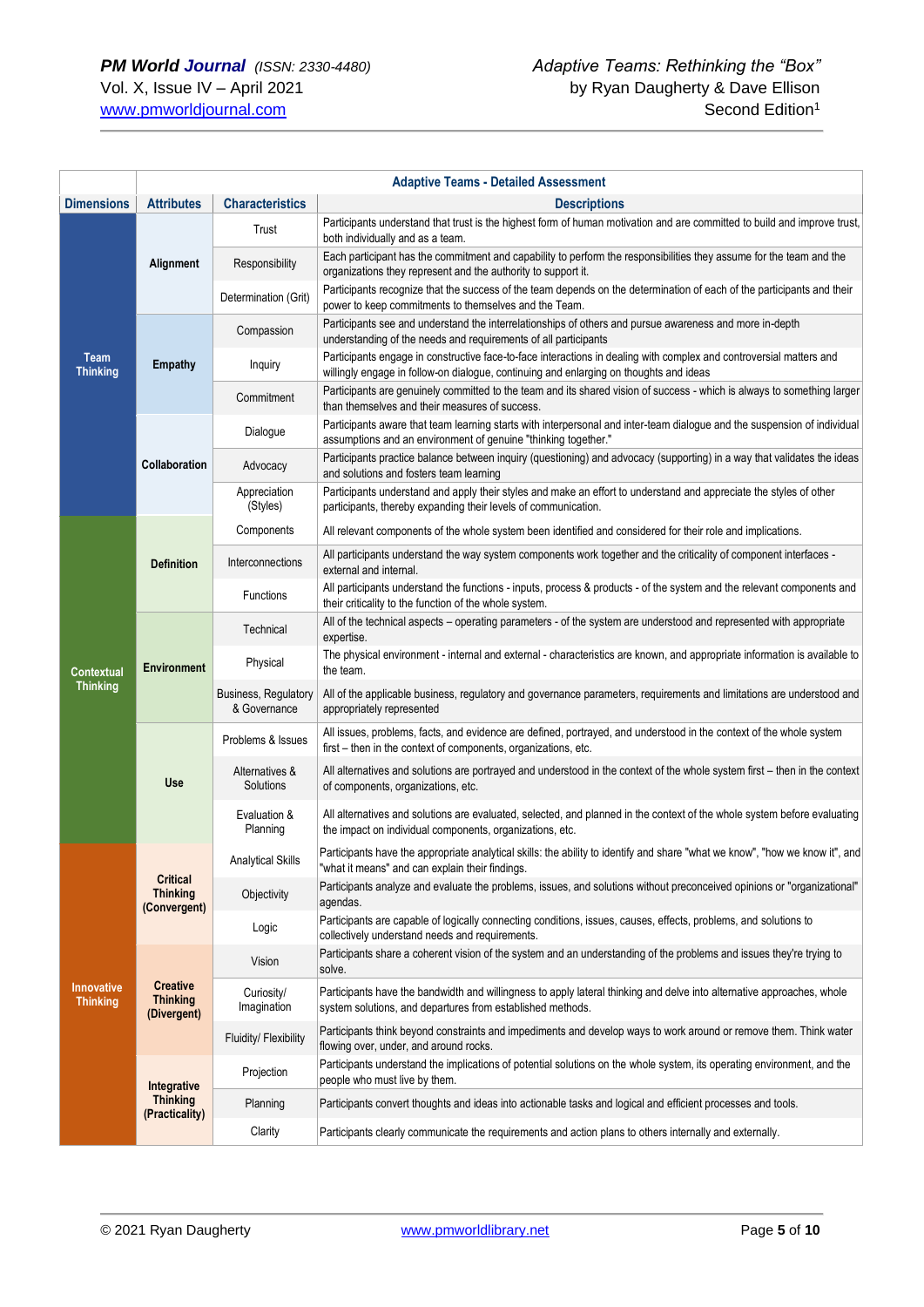#### **The Assessment Workshop**

The value of this approach is greatly enhanced by using an in-person "workshop" to arrive at a common understanding of terms, consensus agreement about team strengths and weaknesses, needs and priorities, and planning improvement actions. Participants should include the whole team as well as appropriate stakeholders.

While there is significant value in understanding strengths and weaknesses at this level of detail, there is equal or greater value in "growing" that understanding "organically" with internal resources. The team and the stakeholders understand their situation – *capabilities, capacities, needs, and constraints –* better than any external source. The efforts and interactions of the team and the stakeholders in the workshop can be a solid foundation for future work together and alignment on their vision of the "new" box and its possibilities.

#### **Building a Better Box: It's about Balance and Continuous Learning**

The "dimensions" and the skills they represent are interdependent and synergistic. *Team* thinking and *System* understanding provide the framework for creating and implementing *innovative* adaptations, methods, and solutions. The adage that a chain is only as strong as its weakest link is in play here. The Team's ability to adapt and to effect change in the system is proportional to its strengths in all three dimensions.

Adaptive teams - those that consistently produce flexible approaches and solutions have not only developed a mastery of the skills and capabilities comprising these dimensions, but they have also created a *"balance"* between them. Those skills and that balance are the hallmark of adaptable teams and the goal for which we should aim.



*Figure 3 – The "New" Box*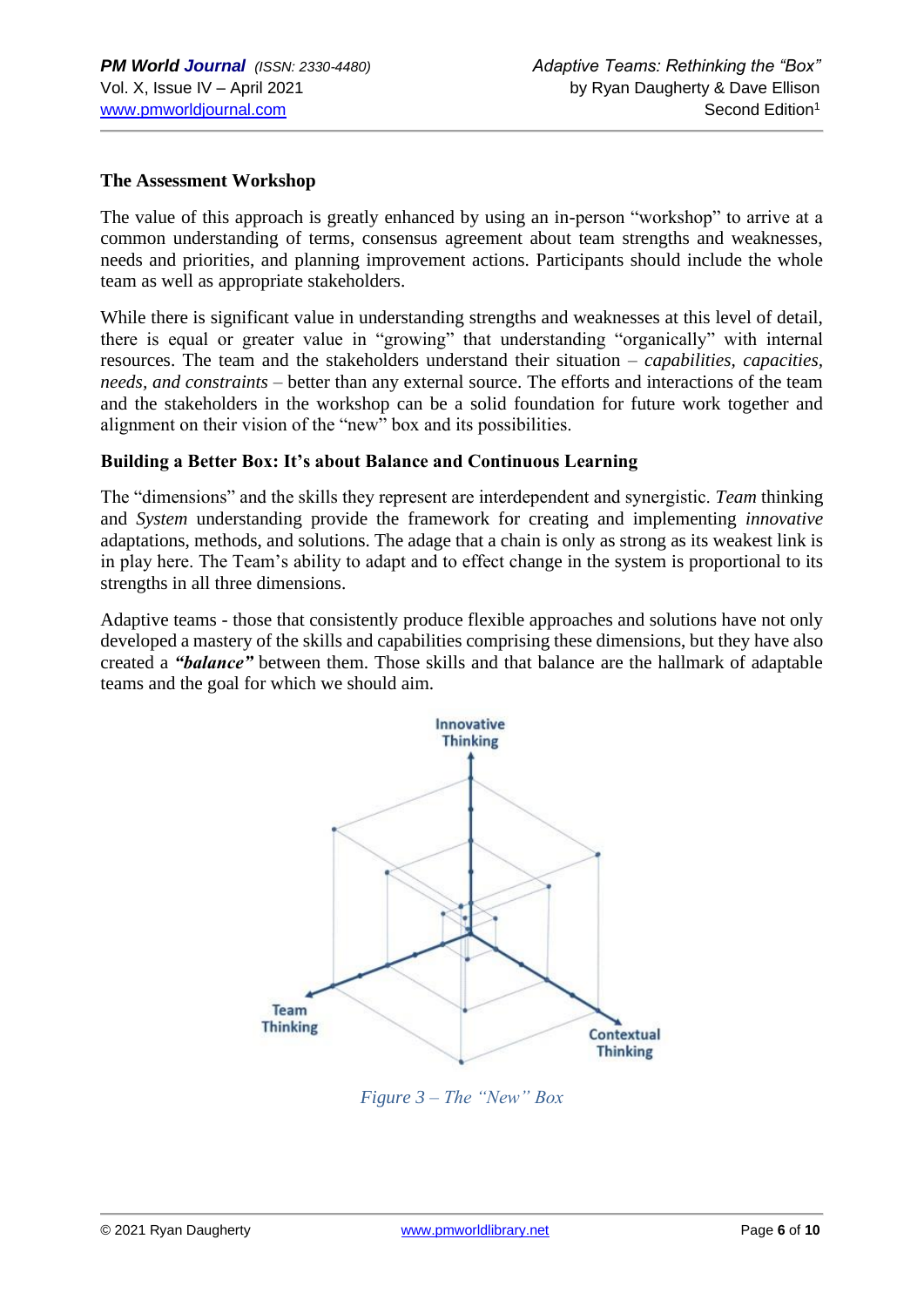### **Improving Your Team's Adaptability**

The needs of one team will differ from every other team; no single solution will create a sustainable and adaptable team environment. But the patterns are very similar. Once the Team has developed a consensus about what it – *the Team* - thinks an Adaptive Team Environment is, how they stack up and where they should be; it's time to take the first steps toward that ideal.



*Figure 4 – Team Performance Can Increase Exponentially as Adaptability is Enhanced*

Here are a few ideas for each "dimension" to help you get started:

**Team Thinking:** The goal of team thinking is to achieve team synergy – building on one another's capabilities, ideas, and energy – to create the foundation of an Adaptive Team Environment. Experience has shown that the best way to develop team thinking is by focusing members on the same goal, making space for team learning, creating structures for self-managing, and enabling team members to self-manage in an environment of learning and continuous improvement.

There are three sequential stages to the Team Thinking process:

- *Charter the Team* Chartering, a critical first step in developing team thinking, is the act of guiding a team through the process of defining itself. The team documents agreements on its purpose, scope, goals, measures of success, roles, responsibilities, behaviors, authorities, and other elements essential for working together and being or becoming "adaptive". The resulting Team Charter should be kept "dynamic" by revisiting it frequently and adapting its content to accommodate changing conditions, improve performance, and to reinforce its messaging.
- **E Build the Team** The second stage of team thinking is team learning. Whether it's new skills – decision-making, planning, problem-solving, trust-building, interpersonal skills, etc. or new methods or lessons learned from actions taken – learning is essential to the adaptive team.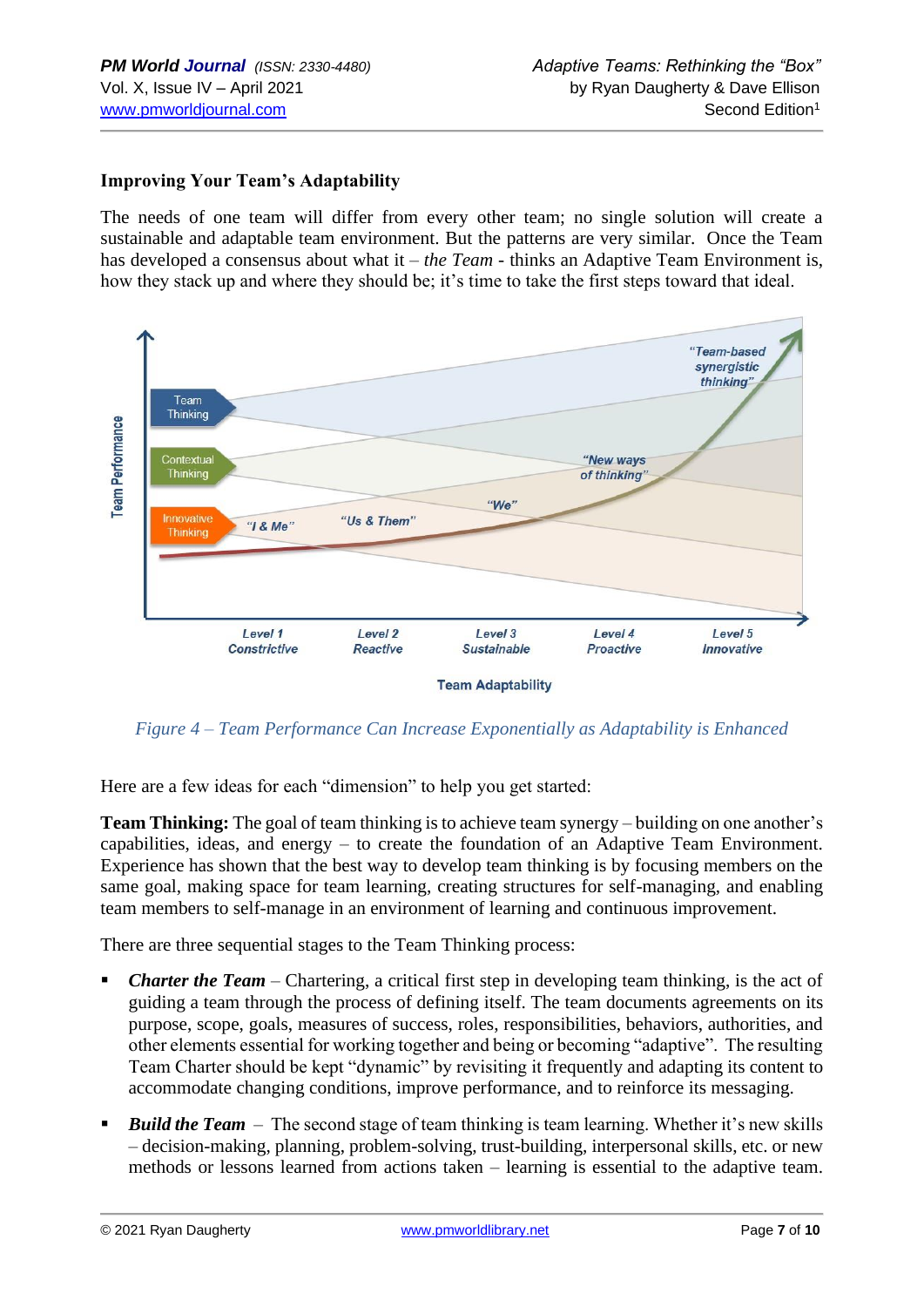Skill development and team learning are best interwoven and aligned with the team's project work. Top priority team learning areas for interpersonal skills include trust-building and personal styles because both are essential for full team collaboration

■ *Sustain the Team* – The third stage of team thinking is critical if the team is to become a highperformance team. High performance means that a team can optimize the technical and behavioral facets of its work; that is, the right people are performing the right tasks in the right way at the right time. Achieving this level of performance usually requires experience, along with a commitment to continuous improvement. To achieve this level of performance, the team must develop its capabilities in three areas: diagnosis, evaluation/feedback, and corrective action. *Revisit the "box" often!*

#### **Contextual Thinking:**

▪ *System Model* – To understand – *and explain* – the implications of the Team's ideas and actions and to adequately monitor the system and its operating environment, all participants should share a universal understanding of the whole system – inputs, process, components, output, and interfaces. A "model" – typically a graphic representation or "infographic" – depicting the system and its interfaces is often used for this purpose.

*The "system model" may also be used as the framework for organizing and sharing more comprehensive system and team information - a "knowledge hub"- and a foundation for continuous improvement.*

- **E System Context** The ability to visualize the system provides context for universal understanding and common ground for monitoring, evaluating, analyzing, and explaining the system, its needs, issues, and solutions. The System Model should become the central point of focus for all team interactions – *internal and external*. While the team members should understand and have empathy for the roles, responsibilities, issues, and needs of others, it should do so in the context of the system first.
- *Breakdown Barriers* Working together to devise ways of depicting the system and its operating environment provides a common ground for building team empathy and appreciation for the diversity of thinking. Using the resulting "system model" as the primary context for team interactions can be a path toward eliminating "proprietary" thinking and the "silos" that often restrict innovative thinking and cooperative action.

#### **Innovative Thinking:**

■ *Diversity of Styles* – A key to innovative team thinking lies in the variety of thought and expression - *styles*. Populating the team with participants from different areas and specialties, with "different" but useful capabilities and thought processes can provide the kind of positive disruption needed to create "peripheral vision" within the team.

*Note that by "disruption" we mean "stirring the pot", not just tipping it over to see what happens.*

This requires team appreciation of the styles of thought and expression of others – "empathy". It also requires astute leadership to allow the team the freedom needed to create and still maintain a balance between imagination and practicality.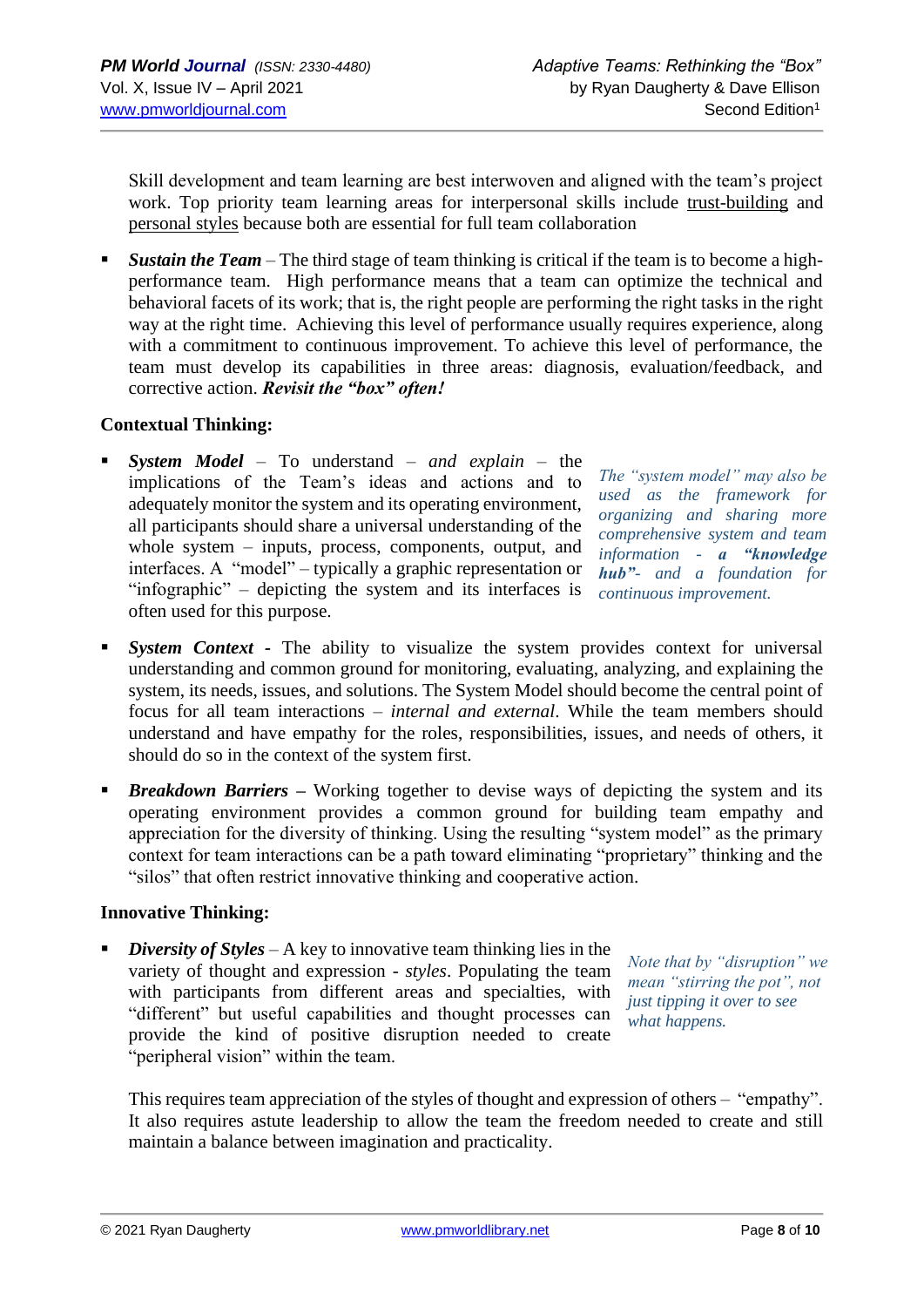- **•** *Practice Improvisation* Work with team members to create a culture of improvisation think "MacGyver". Incentivize and reward imaginative methods for improving the system and team functions and ways to use resources. Develop positive team reaction by challenging the team to invent different approaches and solutions to hypothetical and real situations. This is also where the use of the "system model" as the context for explaining and evaluating the practicality and practicability of creative plans and actions provides a neutral basis for screening ideas.
- *Connections* Team members should be encouraged to widen their interests and connect with other entities and systems to monitor and exchange ideas and approaches. Those systems need not be the same or even in the same sector. It is useful to look at policies and work with entities in other areas, industries, and locales, where approaches to operations and risks may have the potential for improvement.

#### **Summary**

The power of this approach is twofold. First, the approach presents a simple, "quantitative" way for the team to evaluate its current performance level in all three dimensions. Second, the resulting model, along with the understandings that went into it, is a basis for exploring ways to build a "box" that allows boundaries to expand while providing a disciplined and focused core for innovation and adaptability.

A guide to implementing this approach: **"Understanding the Adaptive Team Environment"** is available free of charge from the author. In presentation format, the guide provides additional guidance, tools, and potential actions for improving the Adaptive Team Environment.

Questions, comments and ideas for improving this approach are always welcome, please forward to the authors via email.